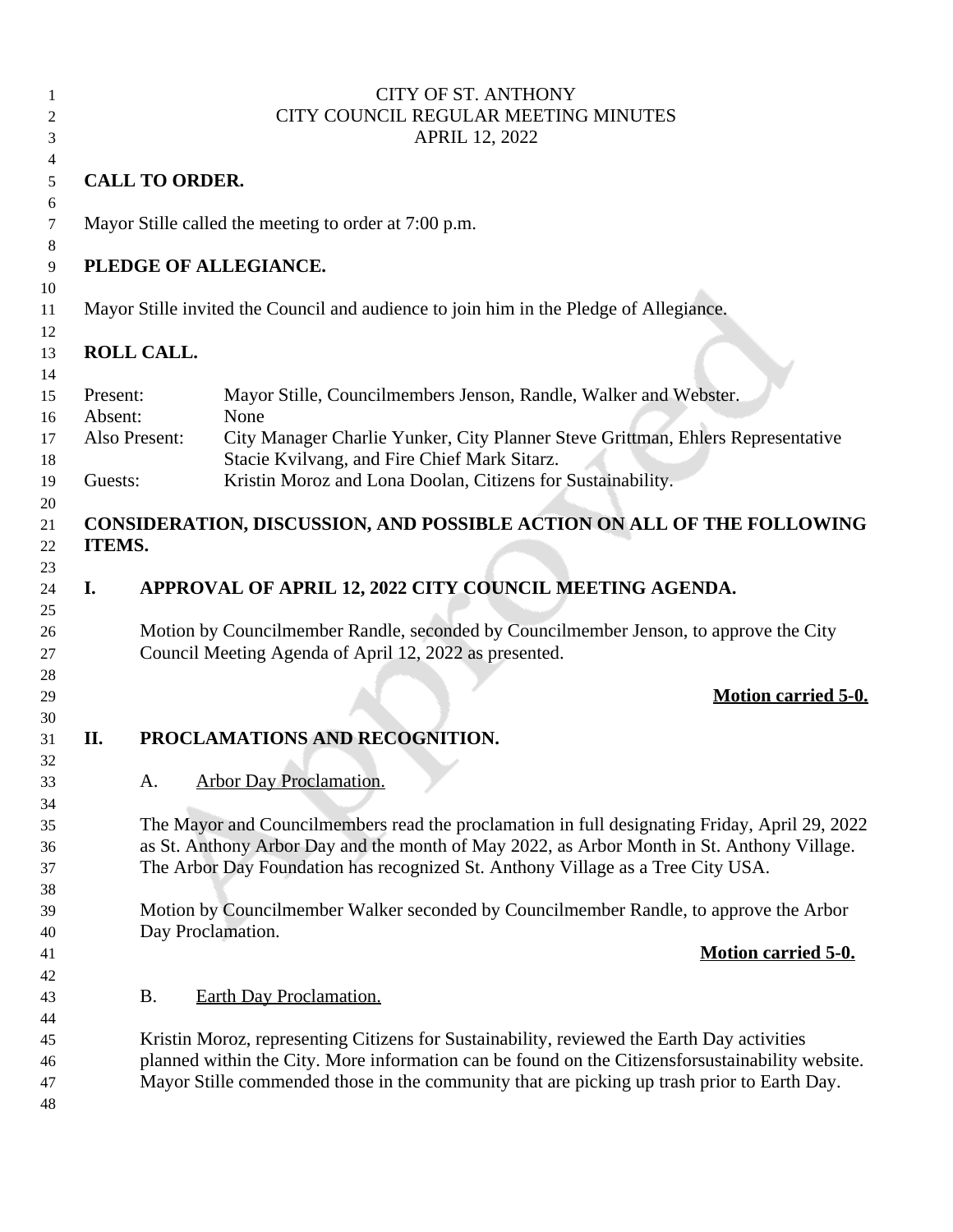The Mayor and Councilmembers read the proclamation in full proclaiming April 22, 2022 as Earth Day throughout St. Anthony Village. Motion by Councilmember Walker seconded by Councilmember Webster, to approve the Earth Day Proclamation. **Motion carried 5-0. III. CONSENT AGENDA.** 11 A. Approval of March 22, 2022 City Council Meeting Minutes. B. Licenses and Permits. C. Claims. D. Resolution 22-031 – Accepting 1st Quarter Donations and Grants. E. Resolution 22-032 – Renewal of Municipal Insurance Coverage and the Non Waiter of Tort Liability Limits for the League of Minnesota Cities Insurance Program. Motion by Councilmember Jenson, seconded by Councilmember Webster, to approve the Consent Agenda items. **Motion carried 5-0. IV. PUBLIC HEARING – NONE. V. REPORTS FROM COMMISSION AND STAFF.** A. Resolution 22-036 – Approving a Request for a Conditional Use Permit for a Fence Exceeding the Required 6 Foot Height Maximum in the Front Yard Setback Area at 2812  $27<sup>th</sup>$  Avenue NE in the "C" Commercial Zoning District. City Planner Steve Grittman reviewed Mr. Tom Archambault, on behalf of BLVD Autoworks, is proposing to replace an existing six-foot-high fence located along a portion of the west property line of his business (located at 2812 27th Avenue NE) that screens his business property from the adjoining single family residential parcel. The proposed fence would measure 8 feet in height which requires the processing of a conditional use permit. The proposed 8-foot fence would be erected in the same location on the property and is intended to improve screening between the automotive use and the abutting single family residential property to the west. According to the applicant, the owner of the abutting home to the west is supportive of the proposed fence height change. Based on the information as submitted, and a review of the applicable ordinance, staff recommends approval of the Conditional Use Permit, with conditions as follows: 1. The new fence shall satisfy all applicable fence construction requirements as outlined in Section 150.073 of the Code. 2. Comments of other City Staff.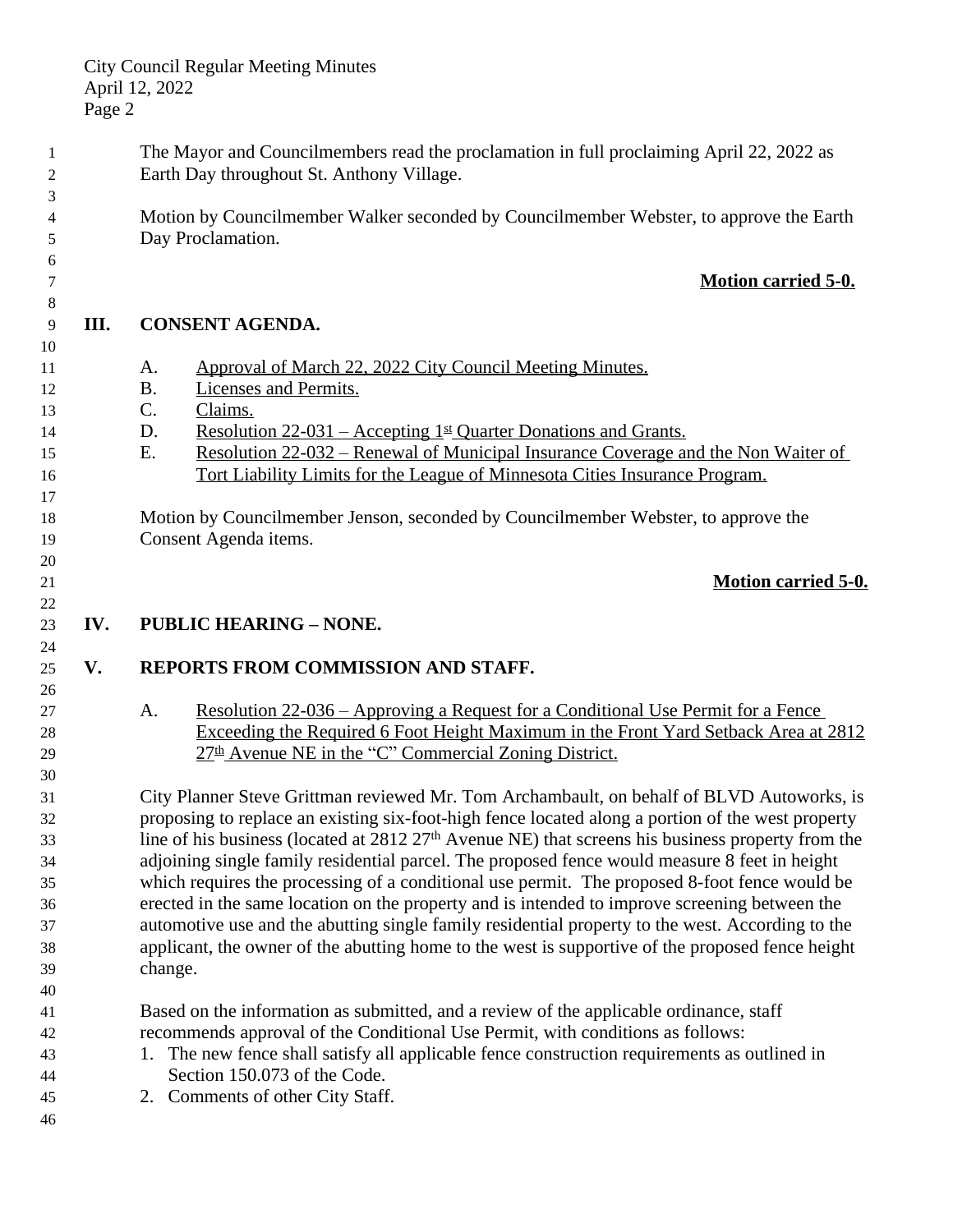City Council Regular Meeting Minutes April 12, 2022 Page 3

 The Planning Commission conducted a public hearing on the proposed fence at its regular meeting of March 15, 2022. No members of the public spoke at the hearing. Two members of the public provided written comments, both of which encouraged approval of the fence proposal based on the need to replace the aging existing fence and the better ability of the newer fence to screen the adjoining residential properties from the commercial use. The original request was for a variance for the fence from 6 to 8 feet high. Staff found a conditional use permit was appropriate for this request. Both the Planning Commission and City Staff recommend approval of the conditional use permit.

 Councilmember Jenson asked if the next door neighbor was contacted. Mr. Grittman noted the neighbors were in support of the request.

 Motion by Councilmember Randle, seconded by Councilmember Webster, to approve Resolution 22-036 – Approving a Request for a Conditional Use Permit for a Fence Exceeding 15 the Required 6 Foot Height Maximum in the Front Yard Setback Area at 2812 27<sup>th</sup> Avenue NE 16 in the "C" Commercial Zoning District.

## **Motion carried 5-0.**

# **VI. GENERAL BUSINESS OF COUNCIL.**

 A. Resolution 22-033 – Providing for the Sale of \$2,390,000 General Obligation Bonds Series, 2022A.

 Ms. Stacie Kvilvang, Senior Municipal Advisor at Ehlers Public Finance Advisors, reviewed the proposed issue is for \$2,390,000 General Obligation Bonds Series 2022A. The proposed, tax- exempt issue will finance the 2022 street reconstruction and mill and overlay projects within the City. Including the estimated financing costs, the anticipated Bonds are allocated between the following purposes:

- **6 \$410,000 Mill and Overlay Portion. This portion of the Bonds is being issued for a 10-** year period. The City intends to levy a total of \$253,412 in special assessments to benefitting property owners, of which approximately \$84,438 (33%) is anticipated to be collected in pre-paid assessment.
- **\$1,980,000 Road Reconstruction Portion.** This portion of the Bonds is being issued for a 15-year period. The City intends to levy a total of \$239,200 in special assessments to benefitting property owners, of which \$104,512 (44%) is anticipated to be collected in pre-paid assessment.

 The City's most recent bond issues were rated by S&P Global Ratings. The current ratings on those bonds are "AA". The City will request a new rating for the Bonds. Ms. Kvilvang reviewed the proposed debt issuance schedule.

 Mayor Stille asked Ms. Kvilvang to discuss rates which have gone up significantly. Ms. Kvilvang stated they could go up from 5 to 20 basis points per week. There is a true interest cost of 2.9%. Mayor Stille stated we have had a bond issue for street projects every year. 2.9% is pretty good. Even if rates are a little higher it will have a 9 year call date.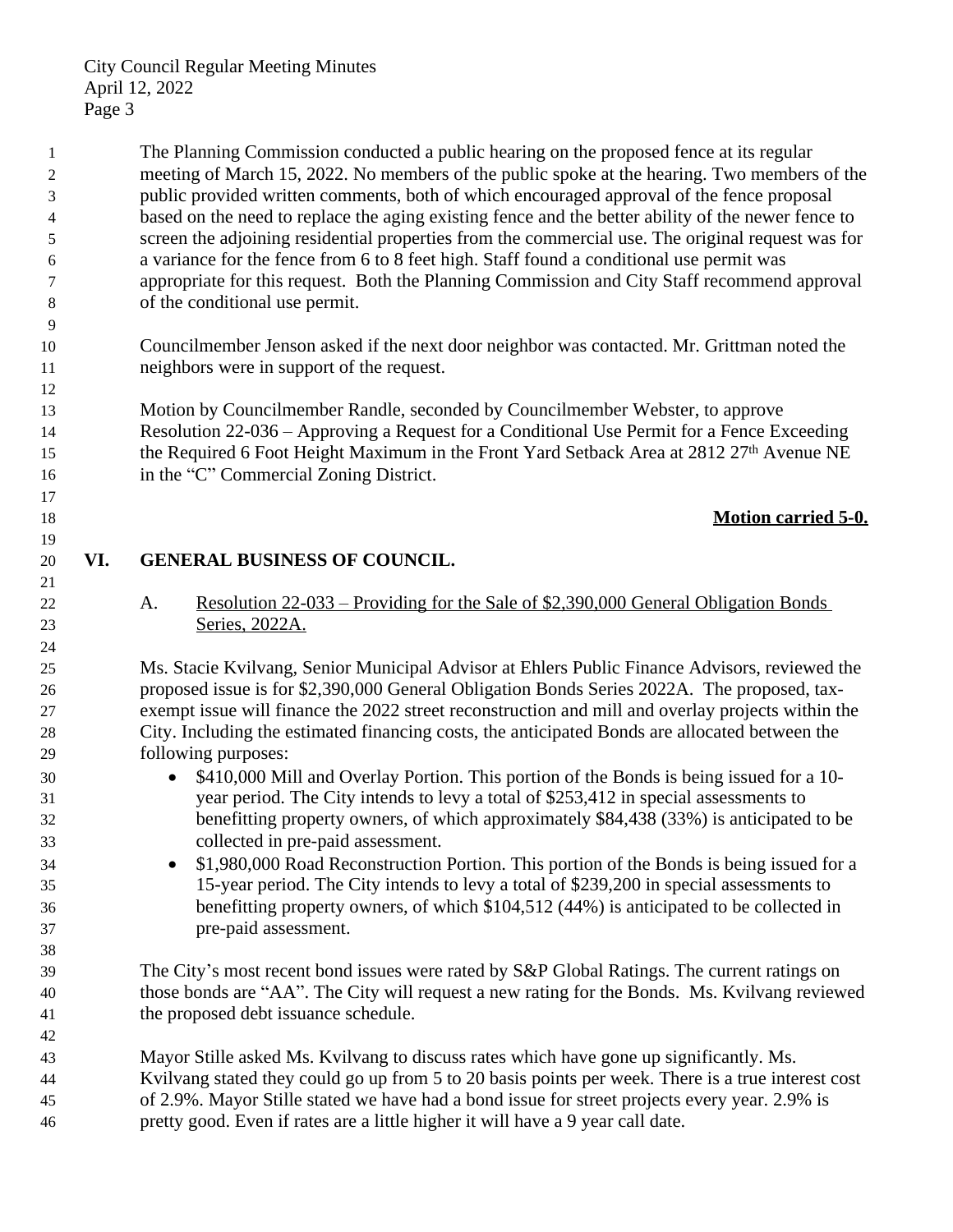| $\mathbf{1}$ |                                                                                                           |
|--------------|-----------------------------------------------------------------------------------------------------------|
| 2            | Motion by Councilmember Webster, seconded by Councilmember Jenson, to approve Resolution                  |
| 3            | 22-033 – Providing for the Sale of \$2,390,000 General Obligation Bonds Series, 2022A.                    |
| 4            |                                                                                                           |
| 5            | <b>Motion carried 5-0.</b>                                                                                |
| 6            |                                                                                                           |
| 7            | <u> Resolution 22-034 – Approving the Use of Central Park Parking Lots, Community Center</u><br><b>B.</b> |
| 8            | Gymnasium and City Hall Atrium for a Special Event Bike and Transportation Expo on                        |
| 9            | May 14, 2022.                                                                                             |
| 10           | City Manager Yunker reviewed this is a resolution to approve a special event permit request               |
| 11<br>12     | from Community Services in the Central Park parking lot, Community Services Gymnasium and                 |
| 13           | City Hall Atrium on May 14, 2022 from 10:00 a.m. - 1:00 p.m.                                              |
| 14           |                                                                                                           |
| 15           | Staff has created a special event permit to facilitate gathering event information, department dead       |
| 16           | reviews of event, and staff recommendations to the City Council. The special event permit is              |
| 17           | used if the event fits one or more of the following criteria:                                             |
| 18           | Expected attendance of more than 100 people and open to the general public.                               |
| 19           | Event is requesting the use of city property and/or street closures.                                      |
| 20           | There will be amplified live or pre-recorded music.                                                       |
| 21           | There will be the sale of alcoholic beverages.                                                            |
| 22           |                                                                                                           |
| 23           | The applicant is seeking permission to host a Bike and Transportation Expo in the Central Park            |
| 24           | parking lot, Community Services gym, and City Hall atrium which is City property. The event               |
| 25           | will include an electric car display with an option to drive as well as a bicycle riding course           |
| 26           | organized by the SAV police department. Staff has reviewed the special event permit and                   |
| 27           | recommends approval.                                                                                      |
| 28           |                                                                                                           |
| 29           | Ms. Lona Doolan read the press release that was prepared for the event. More information is               |
| 30           | available through Community Services.                                                                     |
| 31           |                                                                                                           |
| 32           | Councilmember Walker asked about reserving times for trying the bikes. Ms. Doolan stated they             |
| 33           | could add a sign-up/reservation for the bikes.                                                            |
| 34           |                                                                                                           |
| 35           | Motion by Councilmember Jenson, seconded by Councilmember Walker, to approve Resolution                   |
| 36           | 22-034 – Approving the Use of Central Park Parking Lots, Community Center Gymnasium and                   |
| 37           | City Hall Atrium for a Special Event Bike and Transportation Expo on May 14, 2022.                        |
| 38<br>39     | <b>Motion carried 5-0.</b>                                                                                |
| 40           |                                                                                                           |
| 41           | C.<br><u> Resolution 22-035 – Approving the Use of the Community Center Parking Lot for a</u>             |
| 42           | Special Event Car Wash on May 7, 2022.                                                                    |
| 43           |                                                                                                           |
| 44           | City Manager Yunker reviewed this request is a resolution to approve a special event permit               |
| 45           | request from St. Anthony Girls Golf in the Community Center parking lot on May 7, 2022 from               |
| 46           | 11:00 a.m. $-2:00$ p.m. The applicant is seeking permission to host a car wash in the Community           |
|              |                                                                                                           |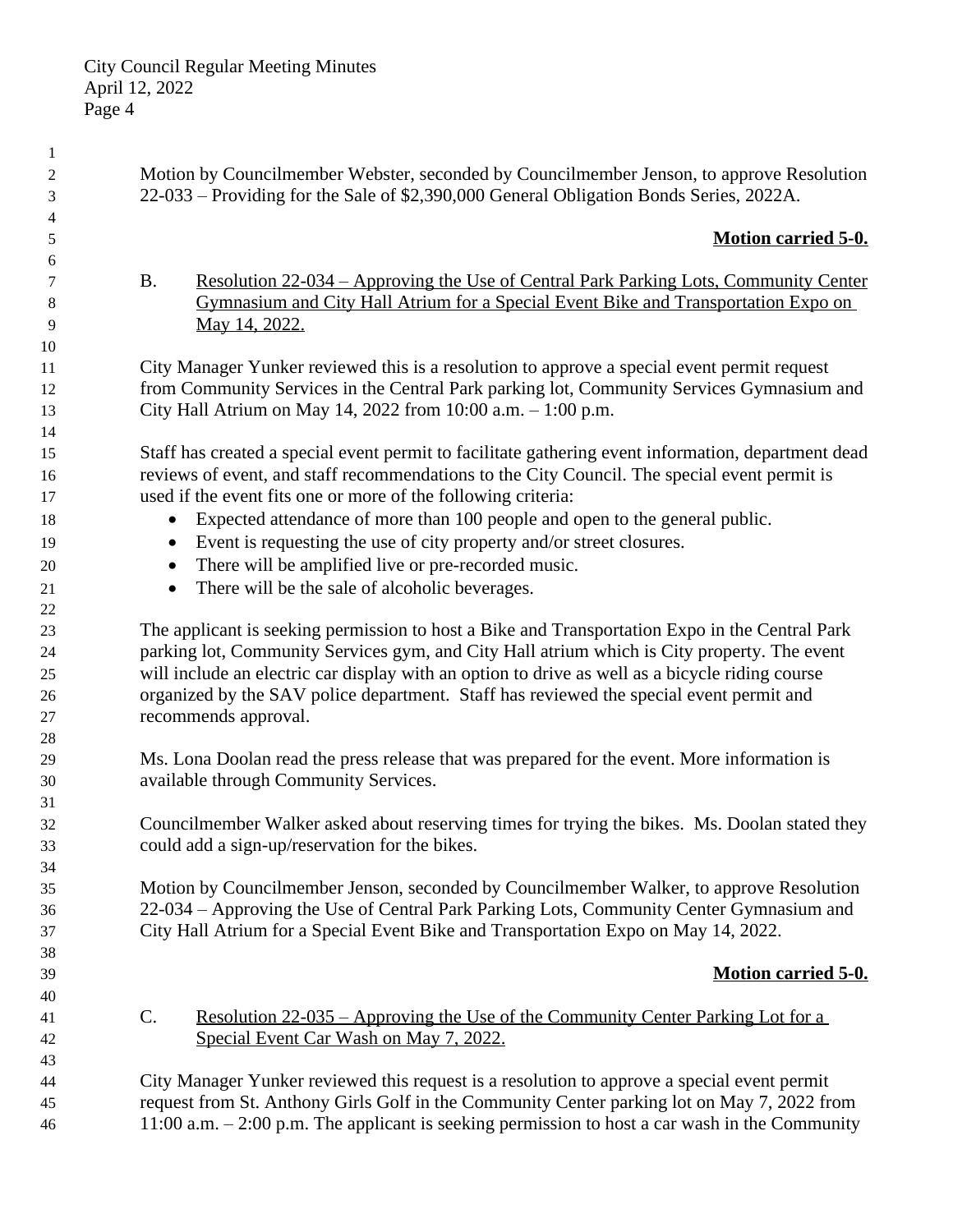Center parking lot which is City property. Staff has reviewed the special event permit and recommends approval. Mayor Stille reminded Mike Scholl to use the least amount of water as possible.

 Motion by Councilmember Walker, seconded by Councilmember Randle, to approve Resolution 22-035 – Approving the Use of the Community Center Parking Lot for a Special Event Car Wash on May 7, 2022.

# **Motion carried 5-0.**

## 11 D. Fire Department Annual Report.

 Fire Chief Mark Sitarz reviewed the St. Anthony Village 2021 Annual Fire Department Report. Chief Sitarz provided a chart showing the Fire Department Divisions and also an organizational chart of the Fire Department. There were 25 active firefighters, 4 current rookies, and 2 part-16 time code and rental inspectors. The Operations Division include personnel, call response, vehicles, equipment and communications. In 2001 there were 901 calls and in 2021 there were 1661 calls which was an 84.35% increase. Last year was a record year for the department. The breakdown of the 2021 calls were 71.16% Medical Calls and 28.84% Fire/Other Calls. The 2021 Dollar Loss from Fire was \$226,150.

 Fire Investigations include building fire, vehicle fire, dumpster fires and cooking fires. The Operations Summary includes 1661 calls, 17 fires, Average response time 2 minutes 46 seconds for Code 3 calls (lights and sirens), and 3 cardiac arrests in 8 weeks where all 3 walked out of the hospital with no deficits.

 OSHA mandates 24 hours of training annually with the SAFD average for 2021 being 87 hours. Department wide 2455 hours of training were provided. Improvement on logging training hours will be done. Chief Sitarz showed photographs and explained them in full of the types of training that was provided.

 Fire Inspections – All career staff are state certified fire inspectors. All apartment buildings and high hazard occupancies are inspected annually. Every other occupancy is inspected every 2 years for safety/compliance, pre-planning and educational opportunities.

 The Assistant Chief/Fire Marshal (Chris Fuller) is responsible for correspondence, training, research and plan review.

 Fire Prevention/Public Education efforts included Open House, School Presentations, Fire Poster Contest, CPR at the High School, Summer Survival, Safe Escape House, Night to Unite and Santa.

 Housing Code Enforcement resulted in 681 contacts with residents and businesses of which 637 of those are now closed items. This is a 94% closure rate. Initiatives for Code Enforcement included new code committee created to review current ordinances, creation of 8 educational handouts, organized 2 community forums tied to pollinator species and friendly vegetation,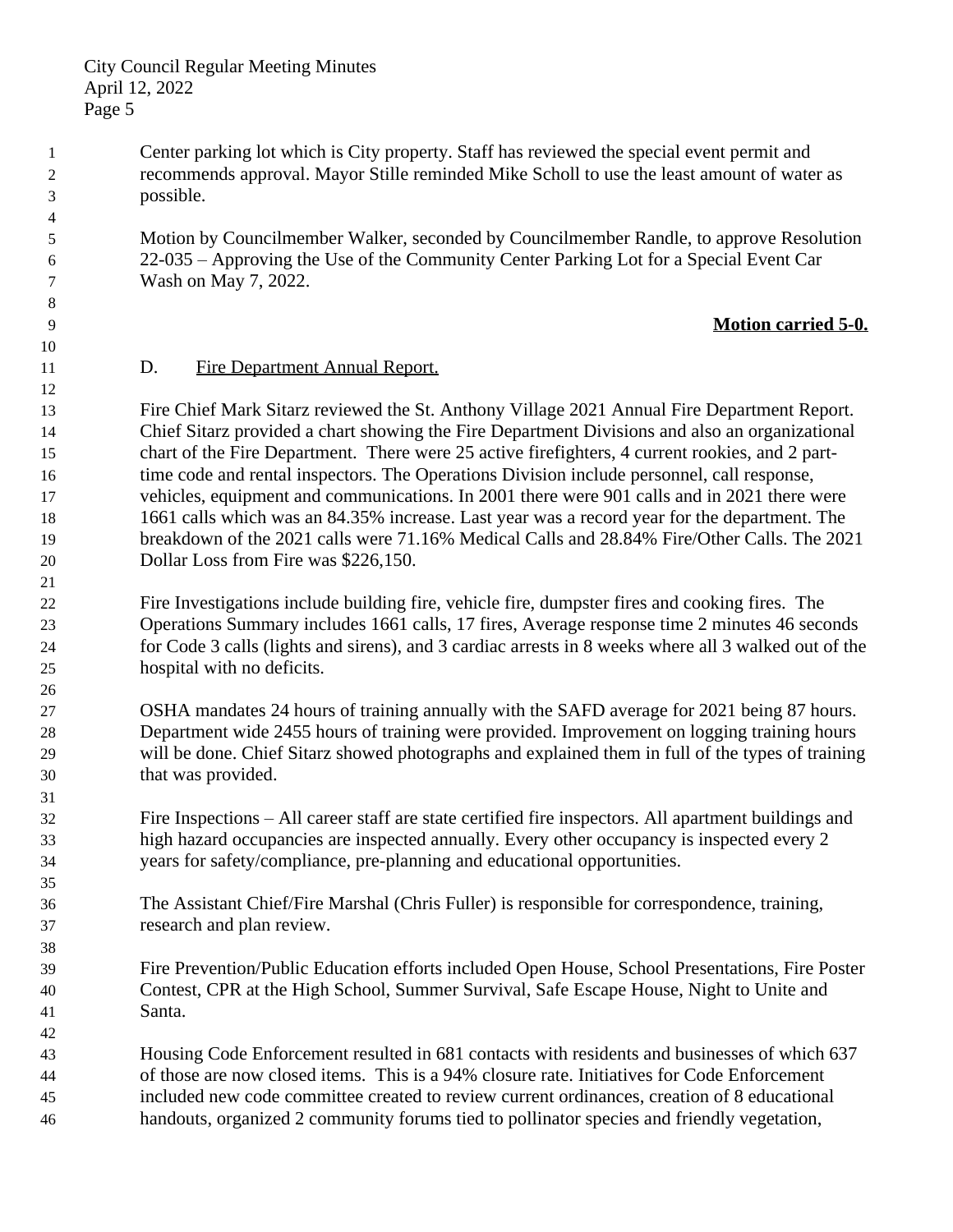attended 4 virtual training sessions by the Standards and Code Academy and Metric One Training and Consulting and identified, documented and created draft language for over 40 areas within current code. In 2021 there were 204 total rental inspections for a total of 1631 rental units. Emergency Management include preparedness, mitigation, response, recovery (Hennepin County, Ramsey County, HSEM). Chief Sitarz stated he is very proud of the department. Councilmember Walker thanked Chief Sitarz for the detailed report and how the department coped with COVID. Councilmember Webster stated she appreciates Chief Sitarz's leadership of the department. She witnessed staff's dealing with the public at the pinewood derby. Councilmember Jenson is impressed with the amount of training the department does and the development of the procedures. He appreciates the amount of training is well over the minimum. Mayor Stille stated the field has changed more from fire to medical. There was an 84% increase in calls with 0% in additional personnel. Chief Sitarz has prepared a grant application to increase the full time staff. The Council is 100% behind the Fire Department. E. Quarterly Goals Update. City Manager Yunker provided the 2022 1 st Quarter Goals Update. Mayor Stille thanked Mr. Yunker for the update. **VII. REPORTS FROM CITY MANAGER AND COUNCIL MEMBERS.** City Manager Yunker had no report. Councilmember Webster noted she attended the Pinewood Derby on April 2, 2022 as a celebrity racer. Councilmember Randle had no report. Councilmember Jenson noted last week he attended two meetings with the Ramsey County Local League of Governments. Councilmember Walker stated he met with the religious leaders of the community. Mayor Stille stated on March 29, Council had a joint meeting with the School Board. On April 11, 2022 he attended the Regional Council of Mayors Meeting. **VIII. COMMUNITY FORUM.**